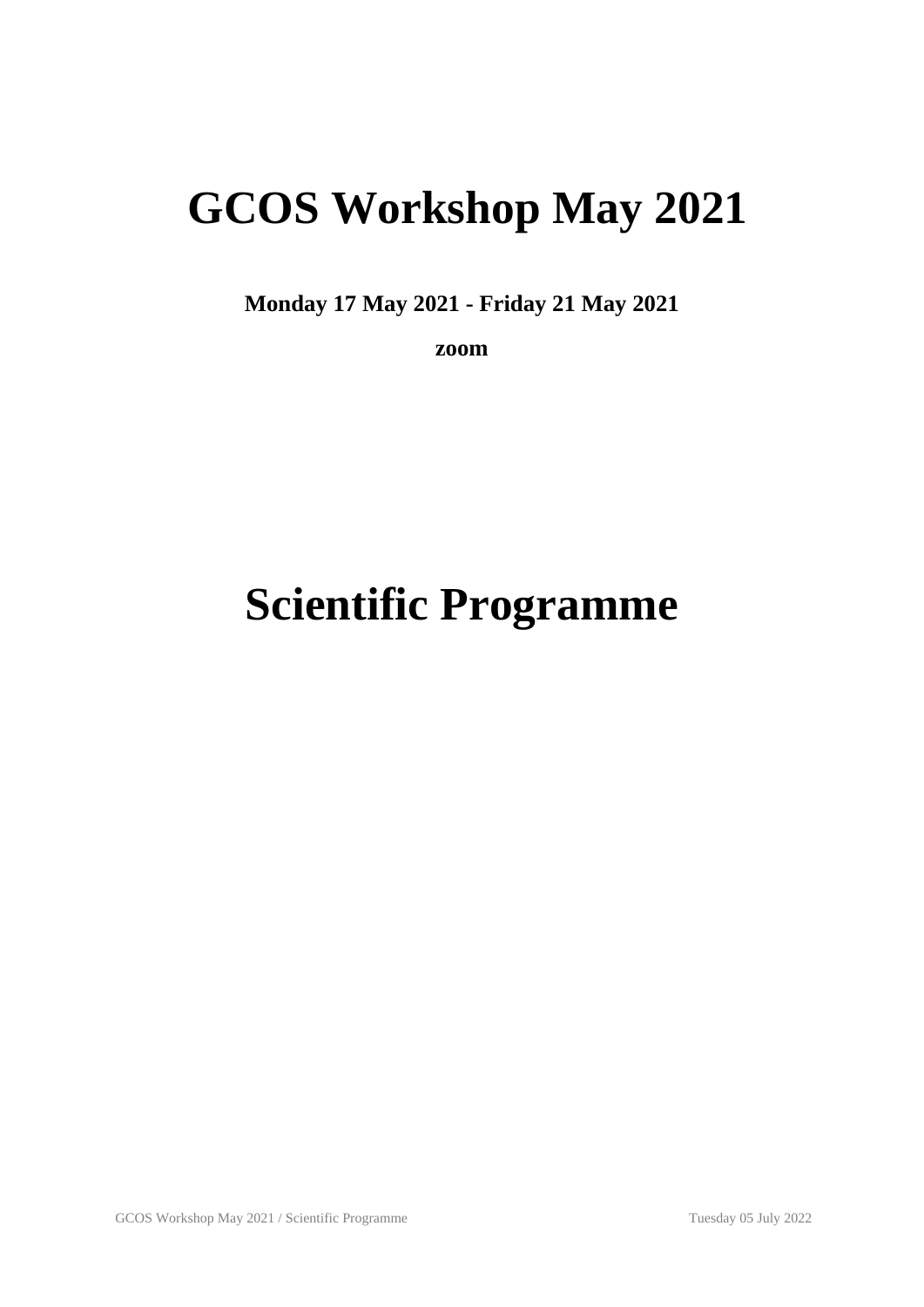#### **PRELIMINARY workshop programme**

Objective of this brainstorming meeting is to collect ideas for the physics case and possible technical implementations of GCOS. This is the kick-off meeting of a process which should lead to a GCOS White Paper.

#### **Session 1**

We aim to have a series of invited talks about "*Physics lessons learned and to be learned until 2030*". These talks should review recent results and give an outlook on the next decade. (We do not want to duplicate conferences like the ICRC, we want to focus here on the physics case of an observatory after 2030).

- Telescope Array, lessons from cosmic rays, neutrinos, gamma rays

- Pierre Auger Observatory, lessons from cosmic rays, neutrinos, gamma rays

- The UHE Universe in the multi-messenger paradigm - lessons from neutrinos

- How will our knowledge advance in the next decade - an overview on upcoming projects and their implications

- Ultra-high-energy particles: **acceleration**, status theoretical understanding, open questions - What observations does theory need from GCOS in order to move on

- Ultra-high-energy particles: **propagation**, status theoretical understanding, open questions - What observations does theory need from GCOS in order to move on

#### **Session 2**

*The physics case of GCOS*. What do we want to achieve with GCOS? What has not been clarified until 2030?

- multi messenger, charged CRs, neutrinos, gamma rays, gravitational waves.

- why do we want to build GCOS? <— input from theory, open questions

- what physics do we want to do? <— input from theory, open questions

*Contributed talks.* YOUR ideas for a GCOS physics case.

We will have a discussion with the goal to agree on a core science case of GCOS.

#### **Session 3**

*Towards possible technological implementations*. Where do we expect to be technologically in 2030.

- Lessons learned from TA/Auger, IceCube others technologically,
- what can be done (in terms of detectors) what did not work?
- what did we learn from R&D projects?
- where do we see potential?

We aim for a series of invited talks on different detector technologies and upcoming projects.

We aim to have a discussion on *Ground arrays vs space observations*. Pros and cons of both.

We also aim to have a critical discussion on the topic: *Do we want to build GCOS?* What can be done with charged cosmic rays, neutrinos, gamma rays at the highest energies after 2030?

#### **Session 4**

*How do we want to build GCOS?* What can be done with charged cosmic rays, neutrinos, gamma rays at the highest energies.